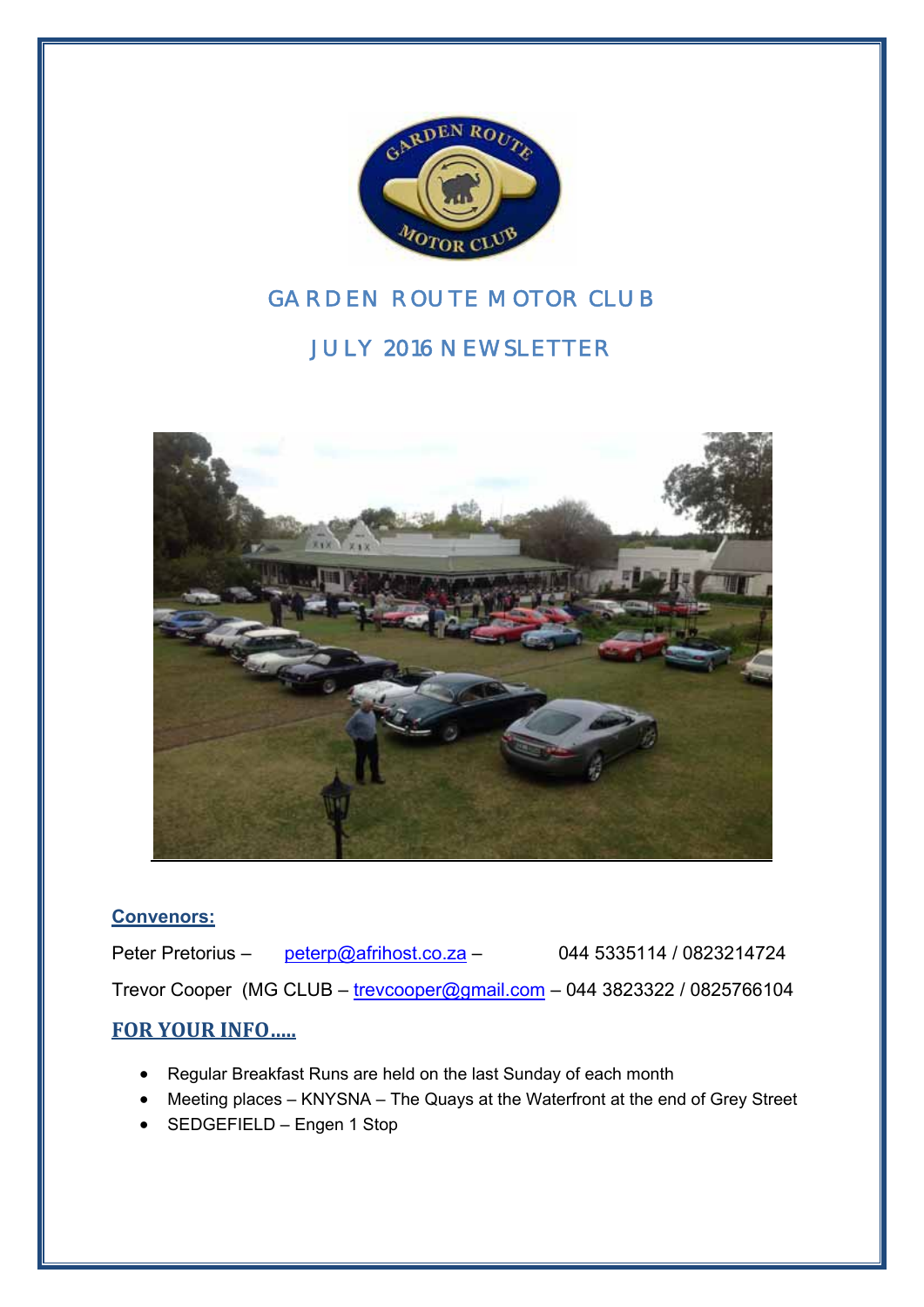#### **CALENDAR OF EVENTS FOR 2016**

| <b>Date</b>                          | <b>Host Club</b>         | Event                                                                       | <b>Quays Start</b>       | Convenor               |  |  |
|--------------------------------------|--------------------------|-----------------------------------------------------------------------------|--------------------------|------------------------|--|--|
| <b>July 2016</b>                     |                          |                                                                             |                          |                        |  |  |
| 17 <sup>th</sup><br>31 <sup>st</sup> | <b>GRMC</b><br><b>MG</b> | Storms River Passes - Lunch at Tsitsikamma<br>Breakfast Run - Zucchini Rest | 09h30<br>09h00           | <b>PP</b><br><b>TC</b> |  |  |
| <b>August 2016</b>                   |                          |                                                                             |                          |                        |  |  |
| 14 <sup>th</sup><br>28 <sup>th</sup> | <b>GRMC</b><br><b>MG</b> | <b>Braai</b> - Plett Angling Club<br>Breakfast Run - Sao Concalo's          | 10h00<br>09h00           | <b>PP</b><br><b>TC</b> |  |  |
| September 2016                       |                          |                                                                             |                          |                        |  |  |
| 11 <sup>th</sup>                     | <b>GRMC</b>              | <b>AGM</b>                                                                  | <b>GRMC</b> members only |                        |  |  |
| 24 <sup>th</sup><br>25 <sup>th</sup> | <b>MG</b><br><b>MG</b>   | National Model Planes - Oudtshoorn<br>Breakfast Run - Zucchini Rest         |                          | <b>TC</b><br><b>TC</b> |  |  |
| October 2016                         |                          |                                                                             |                          |                        |  |  |
| $11 - 13$ <sup>th</sup>              | <b>GRMC</b>              | <b>Technical Tour to PE</b>                                                 |                          | <b>PP</b>              |  |  |
| 30 <sup>th</sup>                     | <b>MG</b>                | Breakfast Run - Sao Concalo's                                               | 09h00                    | <b>TC</b>              |  |  |
|                                      | <b>November 2016</b>     |                                                                             |                          |                        |  |  |
| 26th                                 | <b>GRMC</b>              | <b>Xmas</b> lunch                                                           | <b>TBA</b>               | <b>PP</b>              |  |  |
| 27 <sup>th</sup>                     | <b>MG</b>                | Breakfast Run - Zucchini Rest                                               | 09h00                    | <b>TC</b>              |  |  |
| <b>December 2016</b>                 |                          |                                                                             |                          |                        |  |  |
| Friday 2nd<br>Friday 9th             |                          | MG<br>Prawn Braai<br><b>MG</b><br>Street Braai - Bodge Eng/NF/BB            | MG members only          |                        |  |  |
|                                      |                          |                                                                             |                          |                        |  |  |

# **CHAIRMAN'S CHIRP.**

### STORMSRIVER PASSES MEMORIAL RUN ‐‐ JULY 17

We often get approached by casual fans about our classic cars and the passion that we have for this hobby. I am sure you all have experienced this. We might share with these folk about the truly special breed of people we are who just love to care and drive our cars and to mix with likeminded people -- Petrolheads !!!

On Sunday July 17 it was one of those occasions, a fun run through the Bloukrans and Groot River passes for lunch at the Tsitsikamma Village Inn.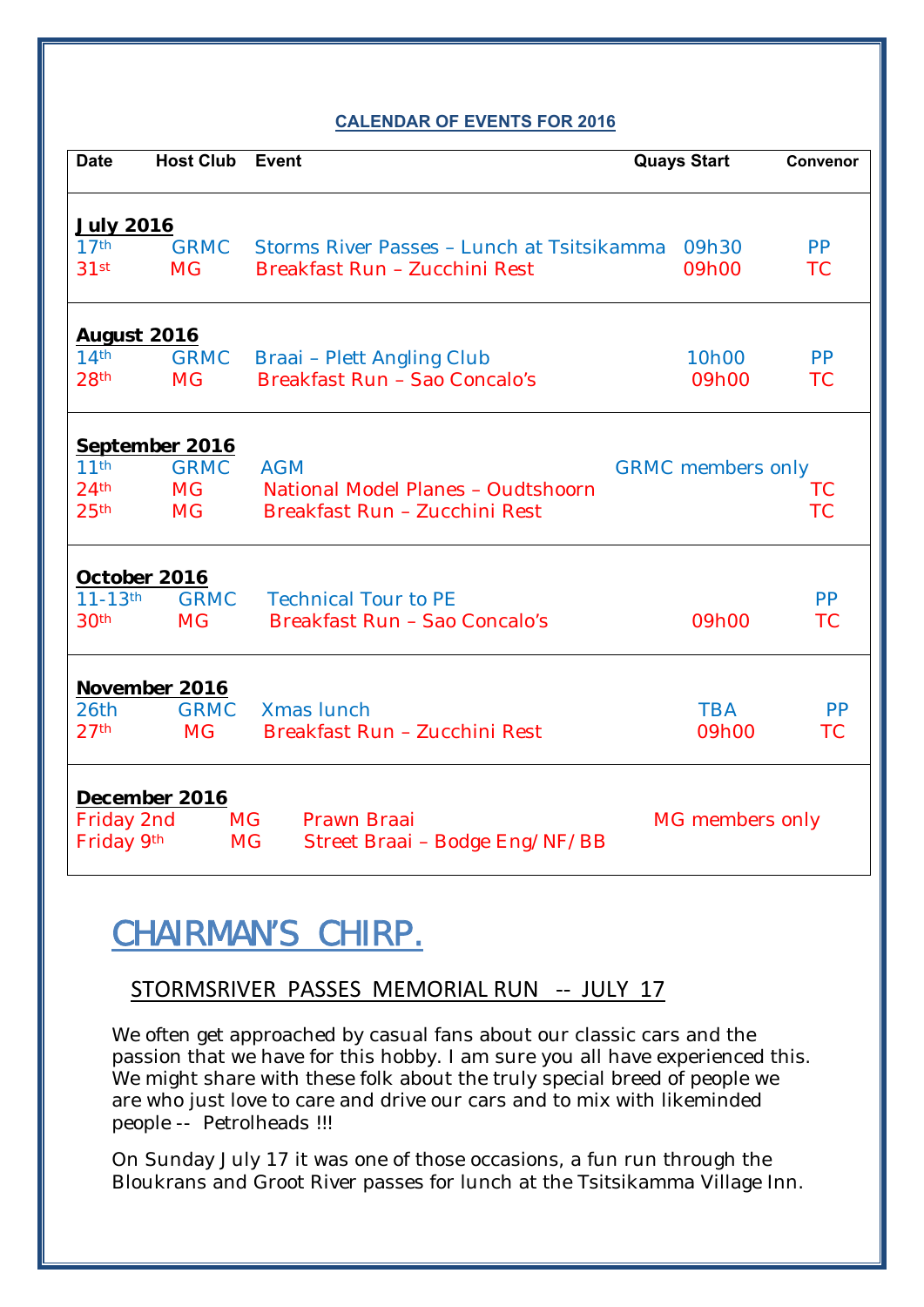Only on this occasion it was also to remember a true petrolhead, Graham Yendall, who initiated this run some years ago . What a fantastic turnout we had from GRMC & MG club members, a total of 73 members. Surely this must be a record number for an event ??? . We are really lucky to be able to still drive this scenic route and get close to nature with some fantastic views. The second pass, Groot River , is not in a good condition and it is a real pity that the Eastern Cape have totally neglected this beautiful pass. Maybe, as some members commented , we should do a clean-up before our run next year !!! .



The food and service over lunch could not be faulted and with the vibrant chatter and noise a great time was enjoyed by everyone. Until next year!!!

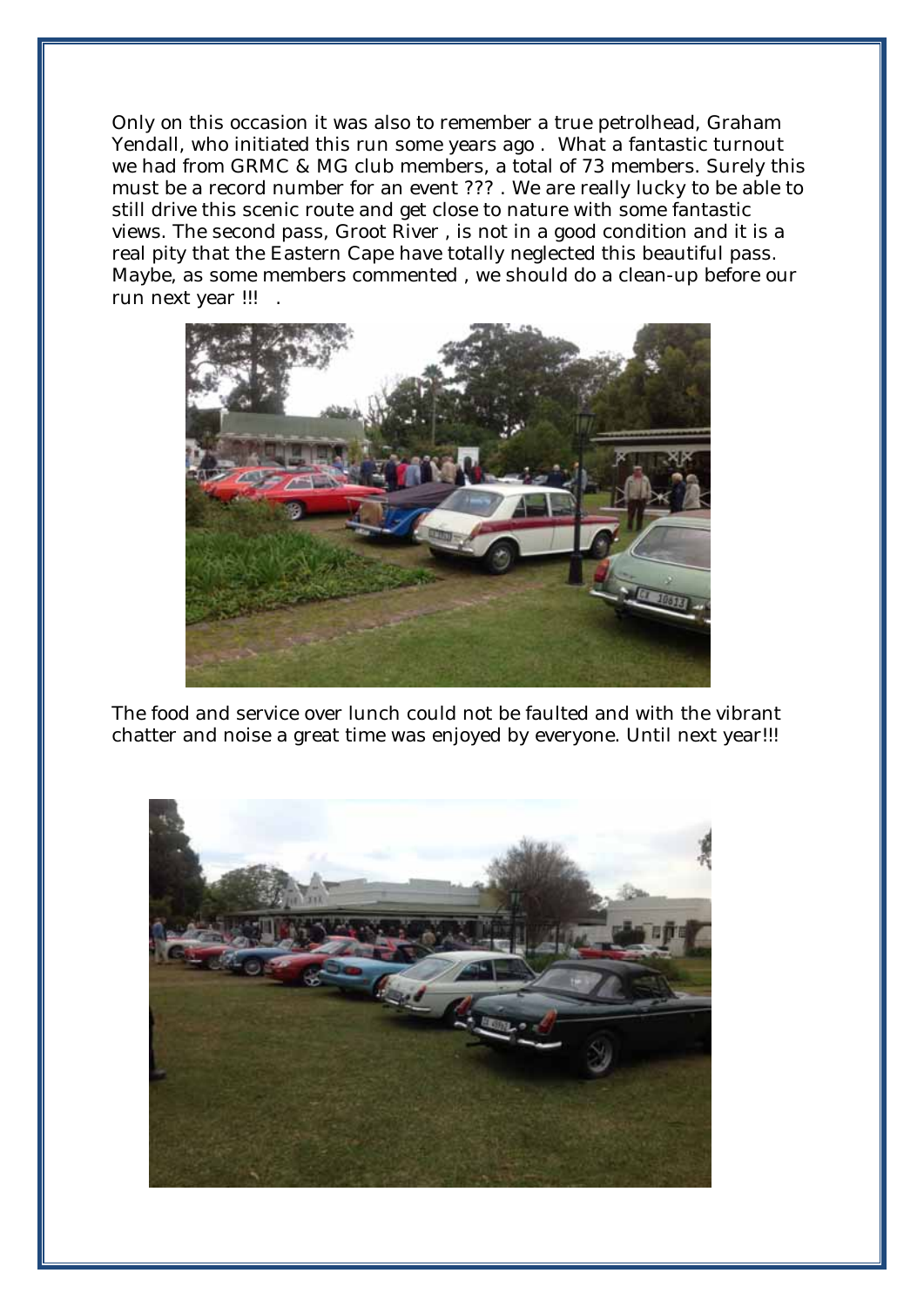

Our lovely ladies….

Please note in your diaries the following points / dates per our events calendar. :

- If you have not yet paid your subs, please assist in doing so to avoid further follow-ups.
- ‐ Sunday August 14 -- Come and join us at the Plettenberg Bay Angling Club for a relaxed bring and braai at this beautiful venue .
- ‐ Sunday September 11 The GRMC AGM . Please join us and bring along any ideas of the things that you would like us to include in our activities. Remember it is your club and we would like to hear from you. Please don't miss this.
- ‐ October 11 13 The Technical tour to PE . The planning of this event is in progress and should again prove to be very interesting. The group size cannot exceed 24 people, so when we provide the details and you would like to join in , please register immediately.

Until next time,

Peter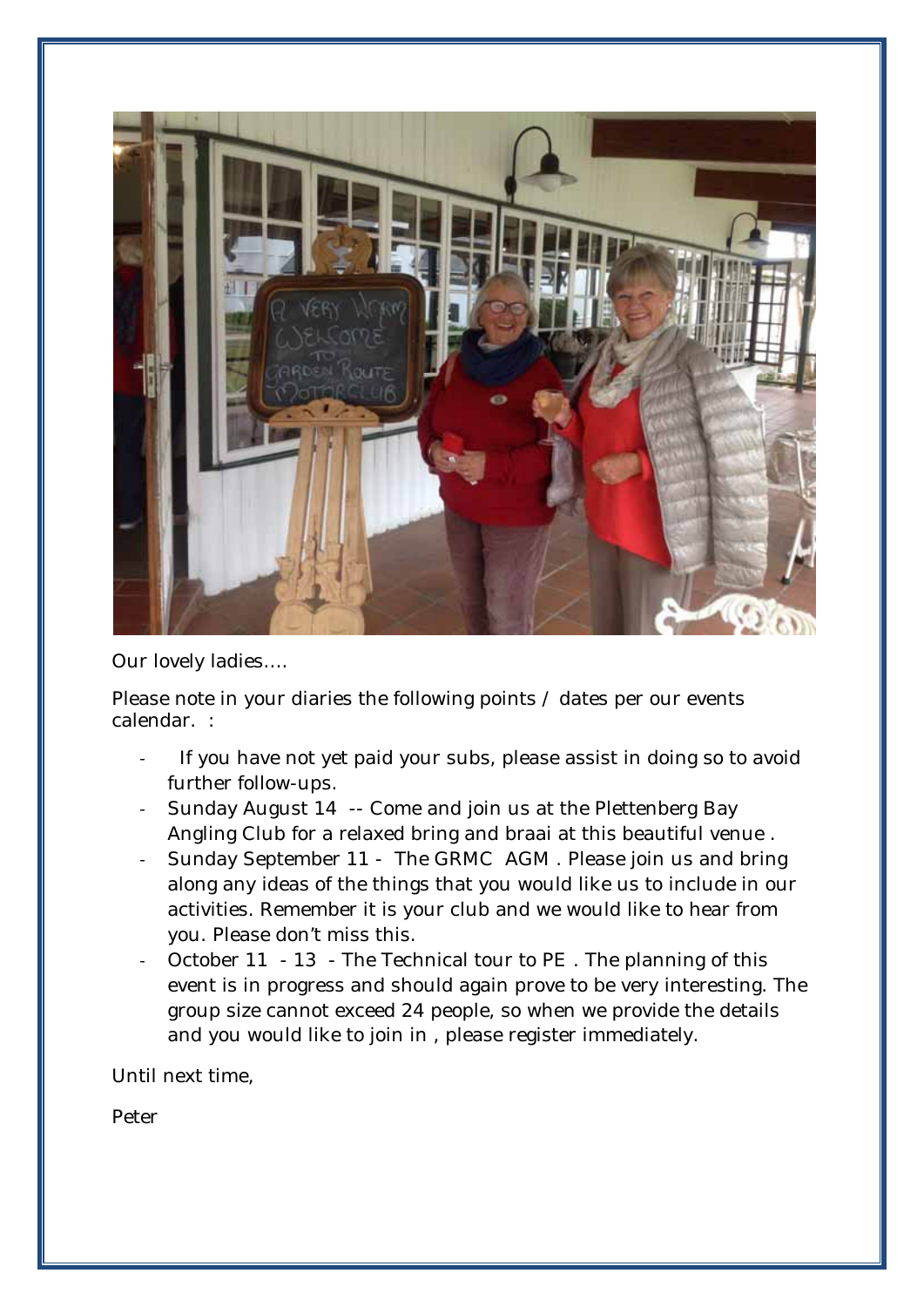

# Birthdays

## **BEST WISHES TO THE FOLLOWING WHO CELEBRATE THEIR BIRTHDAY DURING AUGUST.**

1<sup>st</sup> Sue Simms

 $6<sup>th</sup>$  Hugh Cordell  $8<sup>th</sup>$  Anne Parker 9<sup>th</sup> Viv Vadas 10<sup>th</sup> Margaret McDonald 11<sup>th</sup> Gail Turner 14<sup>th</sup> Shirley Hornby 19<sup>th</sup> Peter Pretorius 20<sup>th</sup> Alister Gibb 29<sup>th</sup> Allan Hamilton 31<sup>st</sup> Elsbeth Albisser

22<sup>nd</sup> Duncan Miller 25<sup>th</sup> Carrol van Niekerk 29<sup>th</sup> Jeannette Esterhuizen

## **1958 Golden Austin-Healey 100-6**

Have you ever held a steering wheel of solid ivory?

Have you ever sat in bucket seats finished in mink?

Have you ever looked out on the road over a bumper plated with 24-karat gold?

Not bloody likely. Not unless you were the lucky Brit who won the Austin Healey 100-6 displayed at the 1958 Earls Court Motor Show. Not unless; you were one of a selected few owners that followed including most recently Inan Phillips, wife of Bruce Phillips, who together own Healey Surgeons Inc in Takoma Park, MD a suburb of DC.

It was, said the London *Daily Express*, the "world's most flirtatious car." All the bright metal on the exterior of the car was gold plated, from the bumpers to the toothy grille to the rings around the headlights to the windscreen frame to the spinners on the gold-plated wire wheels. The disc brakes were gold plated. There was even a solid gold key ring with a gold model of the car.

The seats were upholstered by "rally driver turned furrier" Lorna Doone Snow in "rare Champagne Diaden mink," used according to the *Daily Express,* "by the big French fashion houses." The door panels and dash were covered in Chinese kid. The steering wheel and all the usually plastic dashboard knobs were cared in solid ivory from the tusks of an African elephant. As a finishing touch, the car was painted ivory. To maximize the impact at the show, the car had been prepared at the factory in maximum secrecy.

The car was, said the *Express* in stereo typical British understatement, "not a model of understatement." It was in its outrageousness; actually more in the tradition of the tarted-up production models which have always been the mainstay of the American auto show scene. Donald Healey was quoted as saying "It took 50 skilled craftsmen to produce the golden

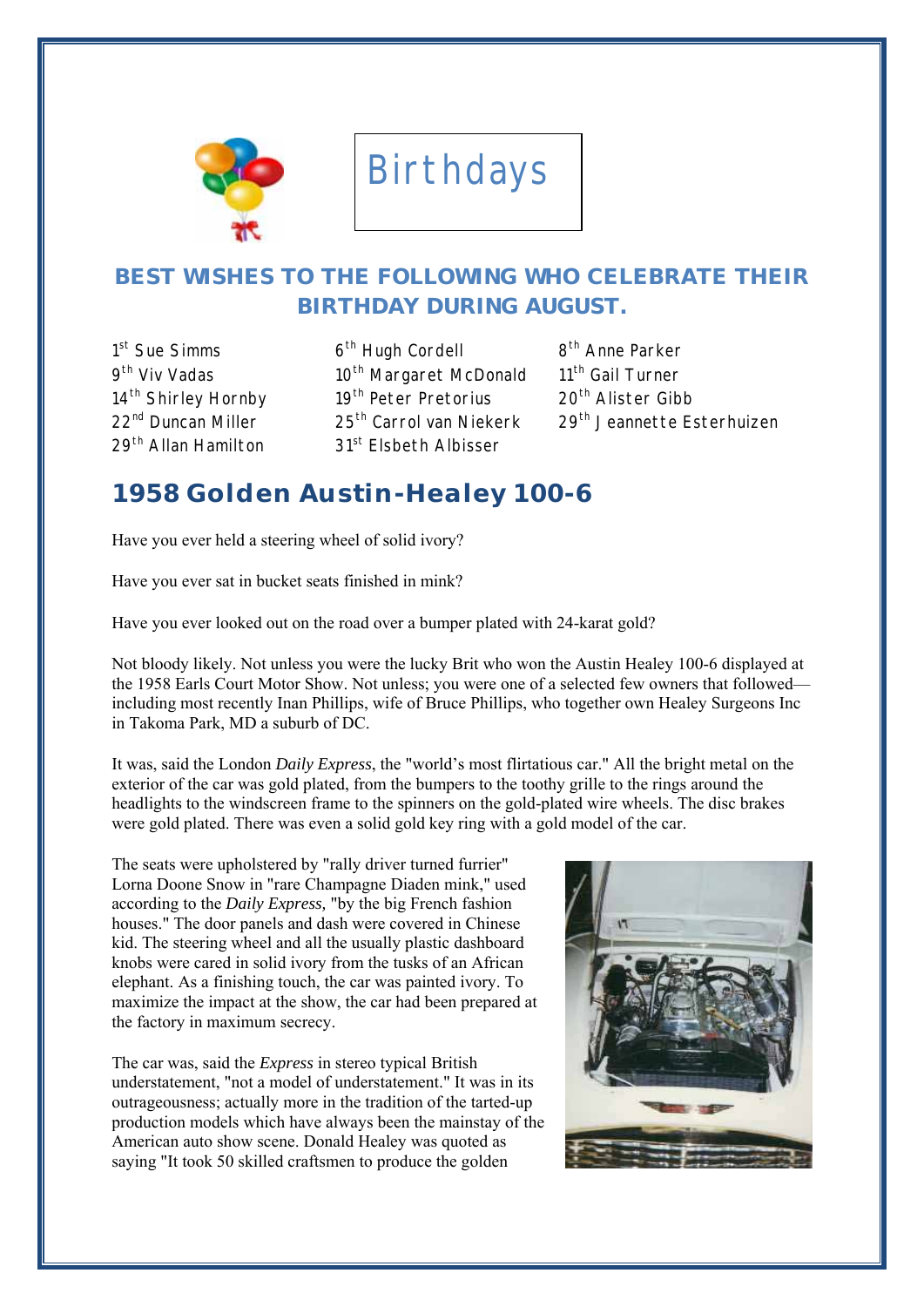Healey. We really think it is the most sumptuously luxurious sports car ever made. And we made it as a tribute to British craftsmanship."

Balderdash and poppycock, of course. Healey did it not as a tribute to anything but to draw people to the Healey stand. And, anyway, one suspect those were the words not of Donald Healey, but K.A. Gregory, personal consultant to Healey at the time and whose concept the golden Healey was.

It most certainly caught the attention of the *Daily Express*, which bought the car as it stood on the stand and offered it as a contest prize while the show was still running. No one seems to remember now who the winner was, except that the car was sold shortly afterwards to a wealthy businessman who gave it to his wife.

After going through several other hands, the golden Healey landed (where else?); in a barn where it was discovered by a friend of Inan and Bruce. The Phillips bought the car sight unseen almost 25 years exactly after its debut. Despite the car's deplorable condition, the owner was initially unwilling to sell it out of England, yielding only after being convinced that these Yanks, what with their Healey credentials of some 14 years, had honorable intentions.

The restoration was substantial. Rust showed through the gold plating and, as a result of special panels added to the car to make it look good on the show stand, the car had rust in some rather unusual places. The upholstery was frayed and torn and the ivory had cracked and shrunk.



Although the mechanical and bodywork was performed at Healey Surgeons, new gold-plated stainless steel spoked wire wheels were made by Dayton Wheels (at about \$1000 per wheel), the gold plating of the bumpers and body trim was performed by the same company that gold plates for Rolls Royce (no firm in the US with tanks large enough to plate the bumpers could be found). And it wasn't just the big pieces that got plated. There were fender beads, bags of screws. It was quite a sight spread out on the workbench, says Inan. The reupholstering, in mink like the

original, was done by Martin J. MacGregor Coachtrimming in Dundas, Ontario. It took 27 baby goats to cover the interior, the Phillips were told.

Today the Healey resides at Healey Surgeons and is driven to car shows and similar affairs, albeit only in fair weather. Granted that putting gold on a Healey may be like putting lace on a bulldog though The Duke could wear a tux and nobody went poking him with a sharp stick.

And maybe that's what the golden Healey is. For under the jewelry the golden Healey is still very much a Healey, still rough and ready, still shaking the floorboards with its basso exhuast, still one of the best shapes ever to come off the island of the Union Jack.

And bloody likely the most special Healey ever made.

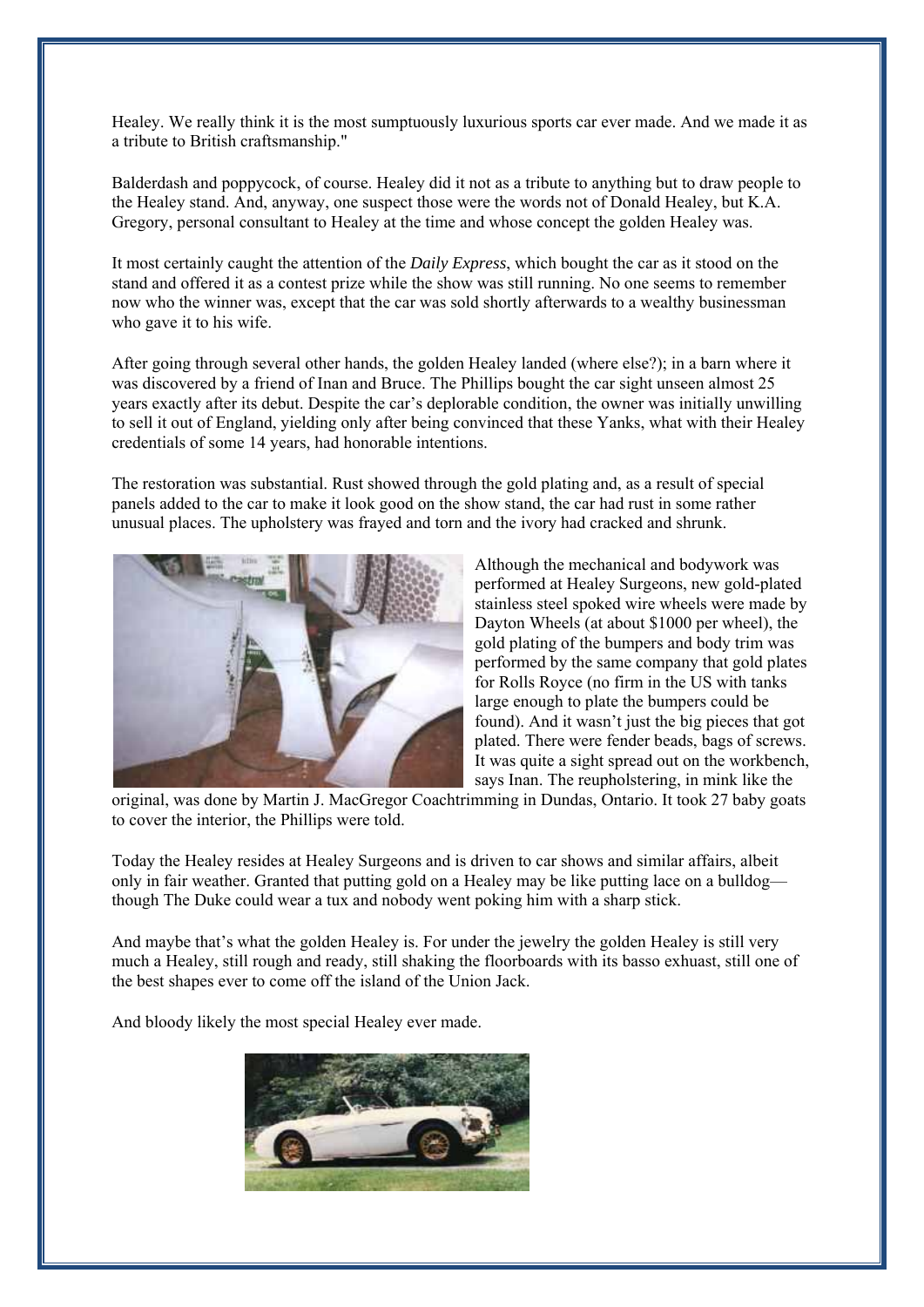# **SAVVA Technical Tip 111 - Flasher units**

A club member had a brilliant idea and that was to fit LED indicator bulbs to his older car. This is a very good idea as they are bright, run much cooler, and rarely burn out like bulbs can ‐ except in his case they didn't work. He didn't realise LED's use a totally different type of flasher unit.

If you change over to LED's you must also fit an *electronic flasher* unit. These flasher units don't require the filaments of the bulbs to operate a "hot" wire like the early flasher units do.

#### Older thermal flasher units

Many of our older cars are fitted with flasher units that have a thermal wire to operate them. These early systems often use 2 x 20 watt bulbs in series with a thermal wire in the flasher unit. When operating, the bulbs go on, the thermal wire gets hot, stretches, opens the points and the bulbs go out, the wire cools, the points close, and so on. If one uses bulbs of the incorrect wattage the bulbs will either flash too quickly or too slowly.

#### Newer electronic flasher units

The electronic units open and close regardless of the wattage of the bulbs therefore one can use LED's that draw very little current. Two things to remember – firstly, they only operate on 12 volt. (I'm sure 6 volt are available but will have to be imported from specialist suppliers). Secondly, if you connect the  $+$  and  $-$  incorrectly you have an ex-flasher unit on your hands. The components will blow instantaneously.

Most spares shops still have the old type 12 volt units in stock but it's unlikely that they will have 6 volt. If your car is six volt it may pay to visit flea markets as they often they turn up there. Regardless of whether your car is 6 or 12 volts and you are still using bulbs and old type thermal flashers it may pay to keep a spare.



New electronic on left and older thermal type on right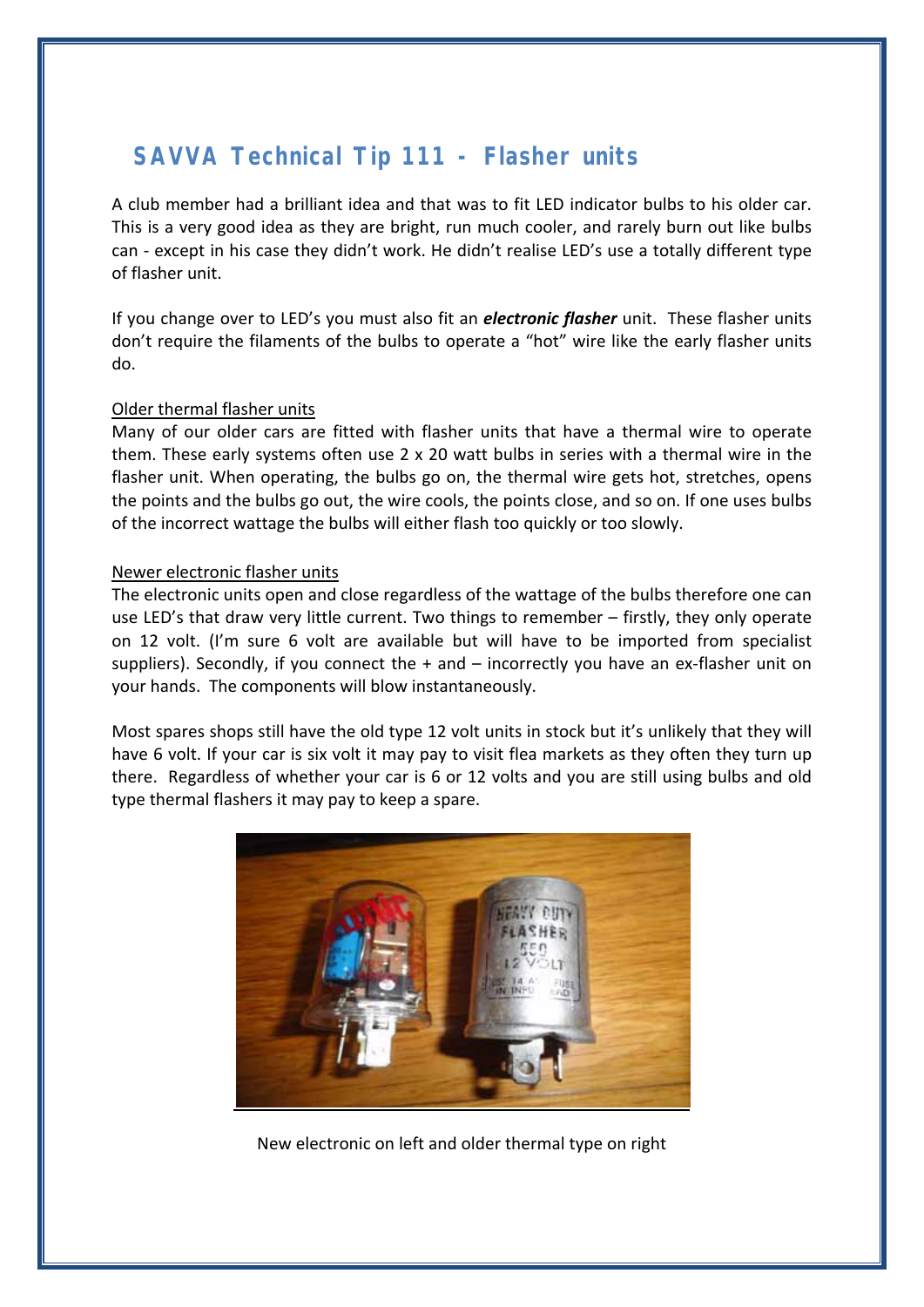

Best Wishes to Lionel Hewitt

May your back problem soon be healed. We are thinking of you and hoping for a full recovery.

### **The importance of having an occupation after retirement.**

As we get older we sometimes begin to doubt our ability to "make a difference" in the world.

It is at these times that our hopes are boosted by the remarkable achievements of other "seniors" who have found the courage to take on challenges that would make many of us wither.

Harold Schlumberg is such a person:

THIS IS QUOTED FROM HAROLD:

"I've often been asked, 'What do you do now that you're retired?' Well, ...I'm fortunate to have a chemical engineering background and one of the things I enjoy most is converting beer, wine and spirits into urine.

It's rewarding, uplifting, satisfying and fulfilling. I do it every day and I really enjoy it."

Harold should be an inspiration to us all.



# **TO OUR NEW MEMBERS…**

 **Arthur and Penny Field Martin and Cheryl Worth Kevin and Nola Taylor** 

 **May you spend many happy miles and smiles with us….**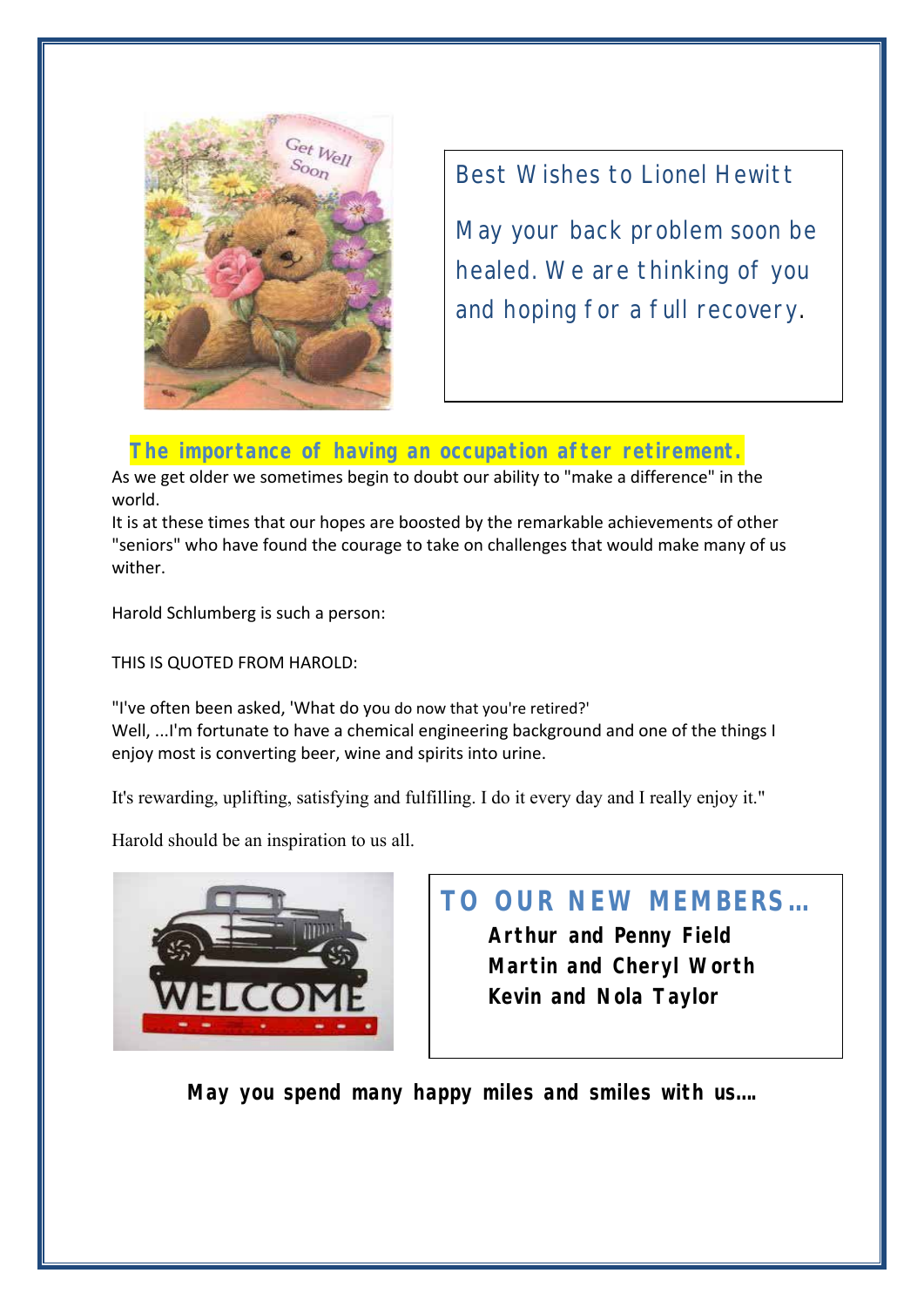# THANK YOU….

Dear Peter,

This is a very belated thank you for the wonderfully generous donation of R10000 given to Kaws from the car club.

I am very embarrassed that it has taken so long for someone to write to you and acknowledge your magnanimity.

I was involved in collecting the Kaws dogs and bringing them to the car show to be paraded and to encourage people to donate and hopefully adopt some of them.

Hopefully we will be allowed to participate again next year as any exposure of our beautiful dogs may lead to a them finding a home.

Once again, many thanks! Kind regards, Ingrid. **KNYSNA ANIMAL WELFARE SOCIETY.** 

Dear Mr. Pretorius,

I would like to thank you again for your generous contribution towards our organization. I appologize for not being able to attend last week, as I didn't receive your invite. My understanding is that my auxiliary worker, Patience Maguga, and our community development worker, Desi Botha, stood in for me. I really would have liked to meet you myself and put a face to our conversations. I really want to thank you sincerely for opening your heart to our organization. I look forward to communication with you in the future.

Have a blessed day!

Kind Regards,

Andrea Taljaard

**Maatskaplike Werker/ Social Worker**

Badisa. Family Care Services, Knysna.

Our Website address is www.grmc.co.za

To get on to our Facebook page Google Facebook and go to "gardenroutemc